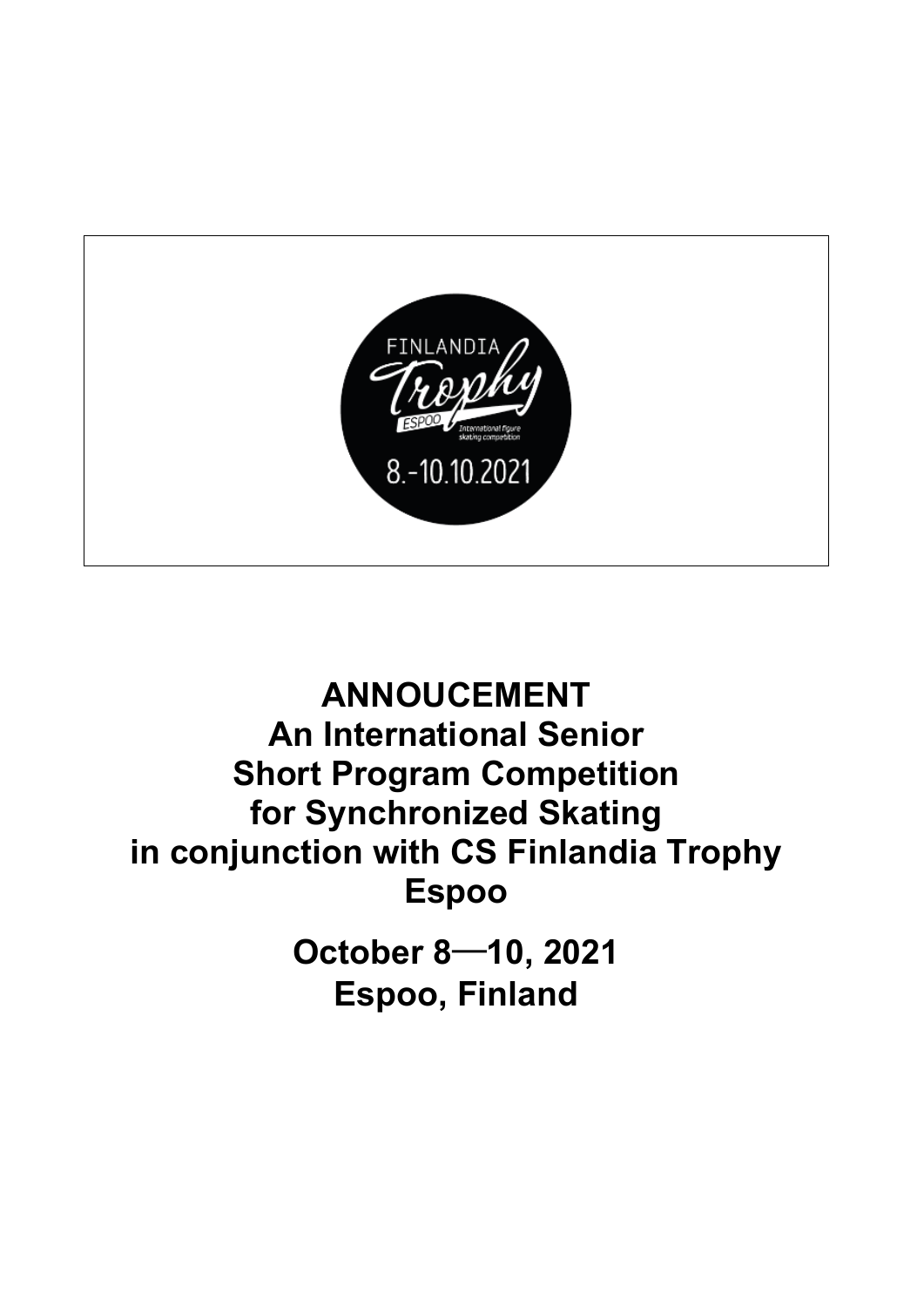



# **ANNOUNCEMENT**

*Finnish Figure Skating Association is pleased to announce the FINLANDIA TROPHY ESPOO 2021 and the International Senior Short Program Competition for Synchronized Skating.*

### **GENERAL**

The International Senior Competition for Synchronized Skating, held in conjunction with the Challenger Series Finlandia Trophy Espoo 2021, will be held in accordance with the ISU Constitution and General Regulations 2021, the Special Regulations & Technical Rules Synchronized Skating 2021, and the relevant ISU Communications.

Participation in the **Finlandia Trophy Espoo 2021** is open to teams who belong to an ISU Member and qualify with regard to eligibility according to Rule 102, provided their ages fall within the limits specified in Rule 108 (paragraph Age limits for Synchronized Skating), and they meet the participation, citizenship and residency requirement in Rule 109, paragraphs 1 through 5 and ISU Communication 2030 or any update of this Communication.

Passports of all skaters, as well as the respective permit of an ISU Member different from the one the Team is competing for, if applicable, must be presented at the accreditation of the event for verification.

All competitors must be entered through their respective ISU Member Federation.

# **PLACE AND DATE**

The Finlandia Trophy 2021 will be held in Espoo, at Metro Areena, from October 8 to October 10, 2021. The ice rink is located 25 km from the Helsinki Airport and about 40 minutes by car.

### **TECHNICAL DATA**

All competition events and practice sessions will be held at Metro Areena in Espoo.

**PLACE Main arena: Espoo Metro Areena, Urheilupuistontie 3, 02200 Espoo** (an indoor ice-rink with the ice surface of 30 x 60 m, air-conditioned and heated)

> **Practice arena: Espoo Metro Areena, Urheilupuistontie 3, 002200 Espoo** (an indoor ice-rink with the ice surface of 28 x 58 m, air-conditioned and heated)

### **Main and Practice Rink are in the same complex / building.**

| Category                        | <b>Synchronized Skating</b><br><b>Short Program</b> |  |
|---------------------------------|-----------------------------------------------------|--|
| Program skated                  |                                                     |  |
| <b>Duration</b>                 | max 2 min 50 sec                                    |  |
| <b>Program Component factor</b> | 0.8                                                 |  |

Requirements according to the ISU General Regulations 2021 and ISU Special Regulations & Technical Rules for Synchronized Skating. The required elements to be skated are those listed in ISU Communication 2236 and subsequent updates.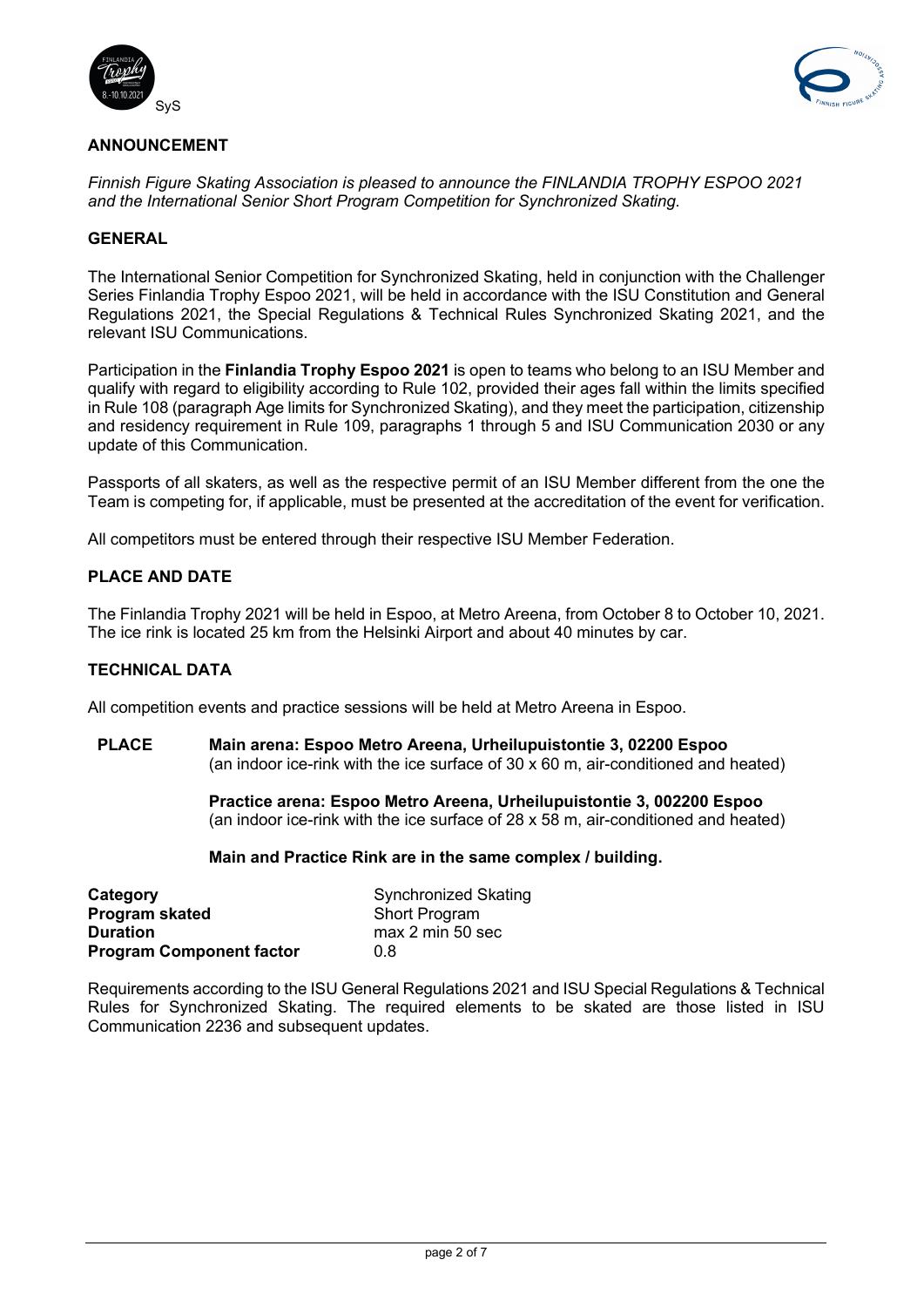



# **Entries of Teams**

The Organizer reserves the right to limit the number of entries to eight (8) teams. The Organizer confirms the accepted teams after the closing of entries.

All Teams must be entered, and all Judges nominated only through their respective Member Association/Federation.

**All entries must be sent to the Organizing Committee electronically using links and/or web forms. Links can be found at the end of this announcement and in each form.**

### **Preliminary entries**

The preliminary entry form must be submitted electronically only through the [given weblink](https://www.lyyti.fi/reg/FT2020_Synchro_Skating_Preliminary_and_Entry_Form_9983) latest by **Wednesday Septembe**r **1st, 2021.**

If OC have to limit the number of entries, priority will be given to those countries that have made the Preliminary Entries.

### **Final entries**

All final entries and nominations must be sent electronically, via [given weblink](https://www.lyyti.fi/reg/FT2020_Synchro_Skating_Preliminary_and_Entry_Form_9983) no later than **Friday, September 10th, 2021 – 8 pm** (local time Espoo). The team's program forms, and bank account information must be returned via weblink no later than September 10<sup>th</sup>. The weblink will be sent after preliminary entry deadline

The Announcement, weblinks and related entry forms can also be found from our website: [http://www.finlandiatrophy.com](http://www.finlandiatrophy.com/)

**Please note! In the event that Covid-19 situation does not allow the competition to be held or is subject to certain restrictions, this will be announced by 31 August.**

### **Entries of Officials (Panel of Judges and Technical Panel)**

Each participating ISU Member may nominate one (1) International Judge or ISU Judge. The Panel of Judges in the Synchronized Skating event will consist of five (5) Judges. The Referee and the Technical Panel members will be invited by the Organizing Committee who will also cover their travel expenses.

The official entry form for Judges must be submitted to the Organizing Committee through the given weblink no later than **Friday, September 10, 2021 – 8 pm (local time Espoo).**

# **ENTRY FEE**

Entry fee is 175 € per team and must be paid latest by **September 10, 2021.** The entry fee will not be refunded in case of withdrawals for any reason.

Entry fee must be paid via this [weblink.](https://www.lyyti.fi/reg/FT2020_CS_Entry_Fee_for_Competitors_6095)

# **ACCOMMODATION AND EXPENSES**

### **Judges, Referees and Technical Panel**

The Organizer will provide accommodation and meals for all Judges, the invited Referee and the Technical Panel at the Espoo Tapiola Garden hotel beginning with lunch on Friday October 8th, through breakfast on Sunday, October 10, 2021 if serving only in the Synchronized Skating competition.

### **Teams and their members**

The Teams and other team members (Team Leaders, Coaches) are responsible for their own travel, accommodation and meal expenses.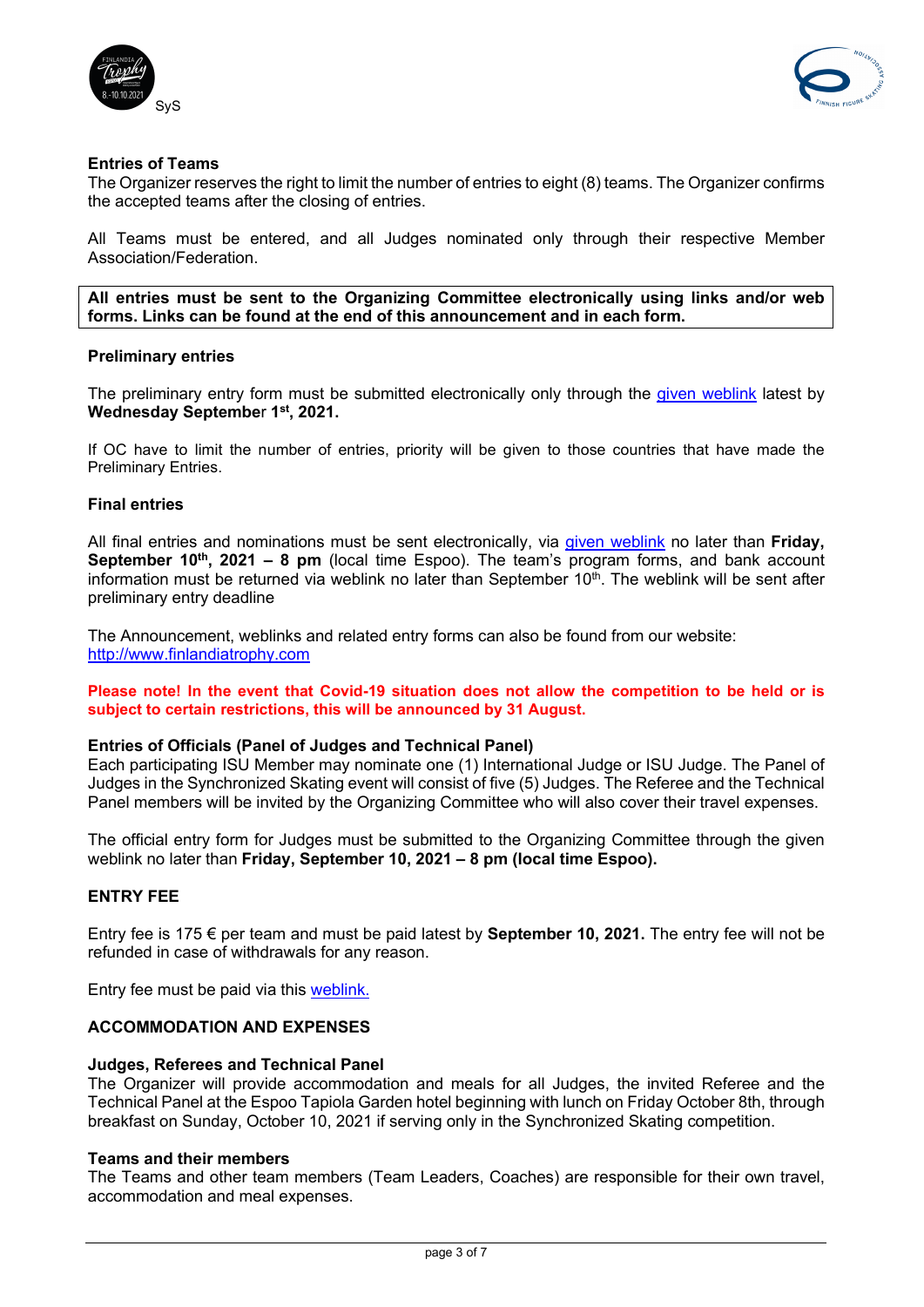



### **Hotel for Synchronized skating**

# **Radisson Blu Espoo**

address Otaranta 2, 02150 Espoo phone: +358 20 1234705<br>web: https://www.radiss <https://www.radissonblu.com/en/hotel-espoo>

Room prices<br>Single room

Single room 96 €/room/night, including breakfast Double room 106 €/room/night, including breakfast<br>Double room+ extra bed 126 €/room/night, including breakfast 126 €/room/night, including breakfast (number of these rooms are limited)

Hotel rooms must be booked directly from the hotel through email: [groups.finland@radissonblu.com](mailto:groups.finland@radissonblu.com)

In order to get the above-mentioned rates, rooms need to be booked by **September 21, 2021, 8 pm at latest** by using the code given to each Member. The Organizer Committee cannot guarantee the availability of rooms, if bookings are submitted after the given date. The negotiated rates are valid for bookings between October 8 to October 9. Hotel payments are made upon arrival at the hotel.

There is a shuttle bus transportation service between the Official hotel and the ice rink.

The Organizing Committee will make hotel reservations for Judges and members of the Technical Panel.

### **MUSIC AND MEDIA INFORMATION, PLANNED PROGRAM CONTENT SHEET**

All Teams shall furnish competition music of excellent quality on CD in any other approved format, in accordance with Rule 343, paragraph. A list of titles, composers and orchestras of the music to be used for the Short Program must be listed for each Team on the official Music Selection Form and attached to the official Entry Form for Competitors.

In accordance with Rule 343, paragraph 2, all covers/discs must show the Competition event, Competitor's name, the Nation and the exact running time of the music (not skating time) including any starting signal and must be submitted at the time of registration. In addition, the Teams must provide a back-up drive for each program.

If music information is not complete and back-up drive not provided, accreditation will not be given.

With the entry forms, the "Planned Program Content" must be returned to the Organizing Committee in time. It is mandatory that the Planned Program Content Sheet be filled in precisely by each team in English using the terminology for the elements listed in the respective ISU Communication. It is not permitted to hand over the Program Content Sheets directly to the acting Officials.

### **ACCREDITATION / REGISTRATION**

The official accreditation for Teams is given at **Sokos Hotel Tapiola Garden (Tapionaukio 3, 02100 Espoo)** upon arrival.

Accreditation will only be granted to persons in those various functions if officially entered and named through their ISU Member. The ISU Member certifies with the signed entry form the indicated functions within the team of all team members. Any misuse of any function will be sanctioned by the OC.

Please be advised that Accreditation will be given to all appointed Judges and Teams' Delegations officially entered and named through their National Associations as follows: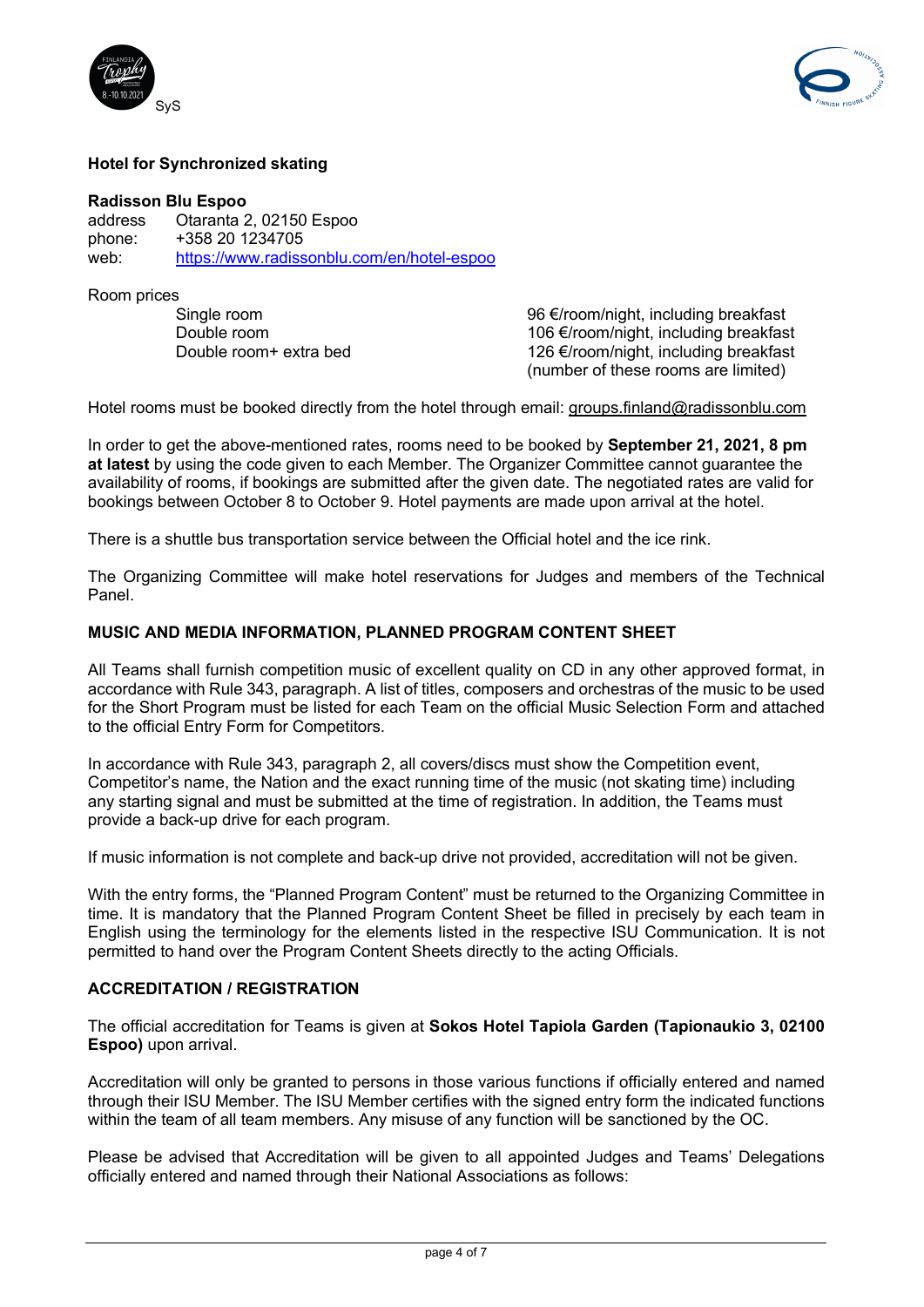



| 20 skaters per team |
|---------------------|
| 1 per country       |
| 1 per Team          |
| 2 per Team          |
| 2 per Team          |
| 1 per Team          |
|                     |

# **DRAW AND JUDGES' MEETINGS**

The draw for the starting order of the Short Program will take place on Friday**, October 8, 2021 at 17:30** at the ice rink.

The first Judges' Meeting for the Challenger Series Finlandia Trophy (Singles, Pairs, Ice Dance) will be held on Thursday, October 7, 2021. The SyS Judges seating order draw will made at the Challenger Series Finlandia Trophy Judges' meeting. **The first SyS Judges' meeting will be held at the ice rink on Saturday October 9 one (1) hour before the competition starts.** The Round Table Discussion will be held immediately after the victory ceremony on Saturday evening October 9, 2021. The venue for the meeting will be informed to the Judges at the first Judges' meeting.

# **SHUTTLE BUS SERVICE**

The Official Hotel is located approximately 3 km from the Ice Rink. Shuttle bus between the Official Hotel and the Ice Rink will be provided by the Organizer from Thursday to Sunday.

# **ARRIVAL, DEPARTURE AND SHUTTLE BUS SERVICE**

Organizer will arrange transportation from/to Helsinki Airport/Railway Station to/from the official hotel. A fee of 400€ will be charged for each Team. The transportation fee includes the shuttle bus service in between the hotel and the ice rink during the event. Transportation need should be informed in the Team Travel Form.

# **RESULTS AND PRIZES**

The marking system (ISU Judging System) as described in ISU Technical Rules Synchronized Skating 2021, Rule 843 (Determination and publication of results) will be used.

The Organizer will award 2000  $\epsilon$  to the team placed 1<sup>st</sup>. Payment will be made through the respective National Association as per ISU Rule 102. The withholding tax will be deducted according to the Finnish law.

# **LIABILITY**

In accordance with Rule 119, it is the sole obligation of each Member participating in the Finlandia Trophy Espoo 2021 to provide medical and accident insurance for their athletes, officials and all other members of the ISU Member's team. Such insurance must assure full medical attendance and also the return of the ill or injured person to the home country by air transport or by other expeditious means.

The Finnish Figure Skating Association assumes no responsibility for or liability with respect to bodily or personal injury or property damage incurred in connection with the competition to/by Teams' Skaters and Officials.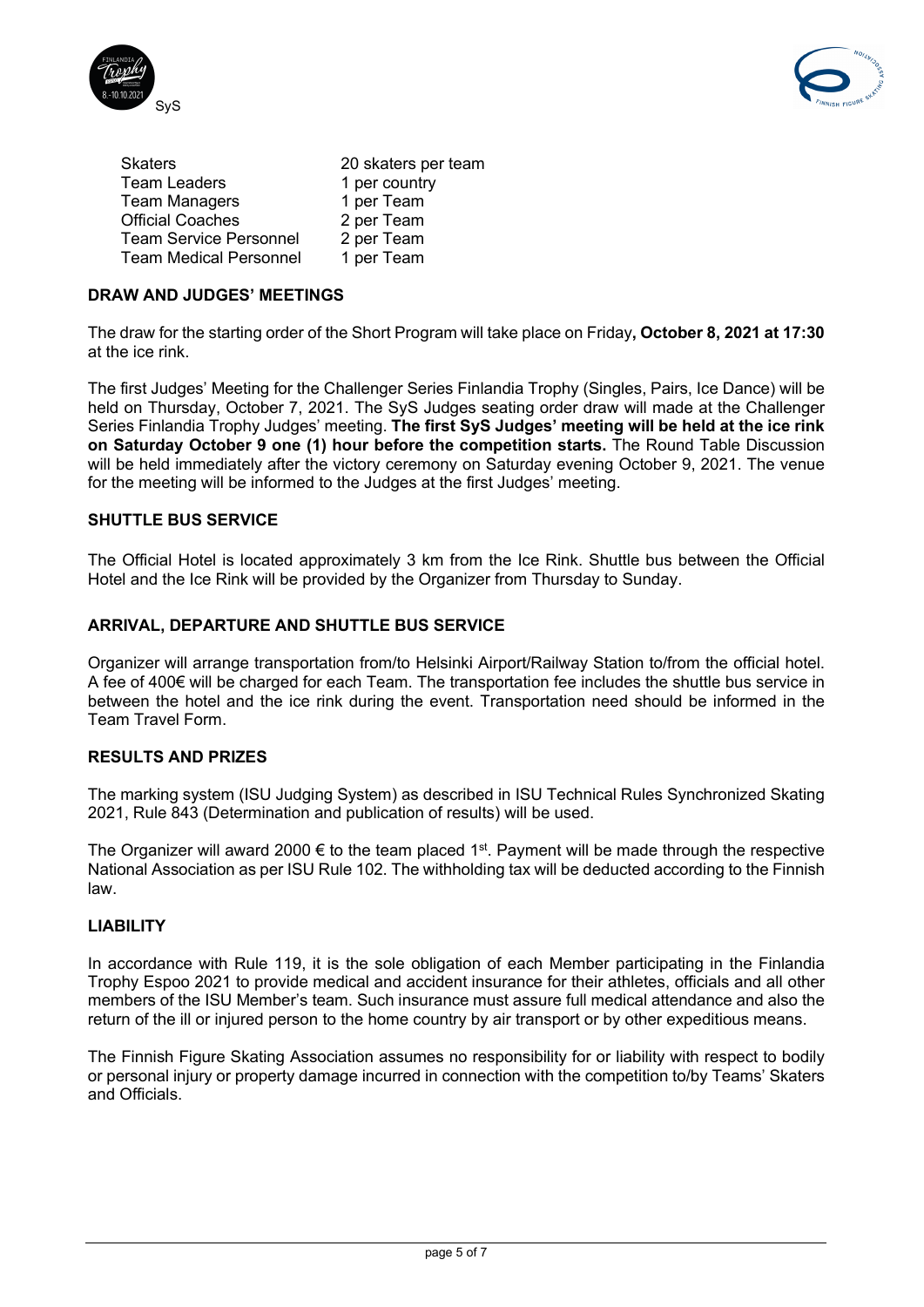



# **INFORMATION AND VARIOUS**

For further information, please contact the Organizing Committee:

*Finnish Figure Skating Association* Valimotie 10 00380 Helsinki, Finland phone: +358 40 940 2610 / Nina Gustafsson e-mail: [finlandiatrophy@stll.fi](mailto:finlandiatrophy@stll.fi)

Competition website:<http://www.finlandiatrophy.com/en/>